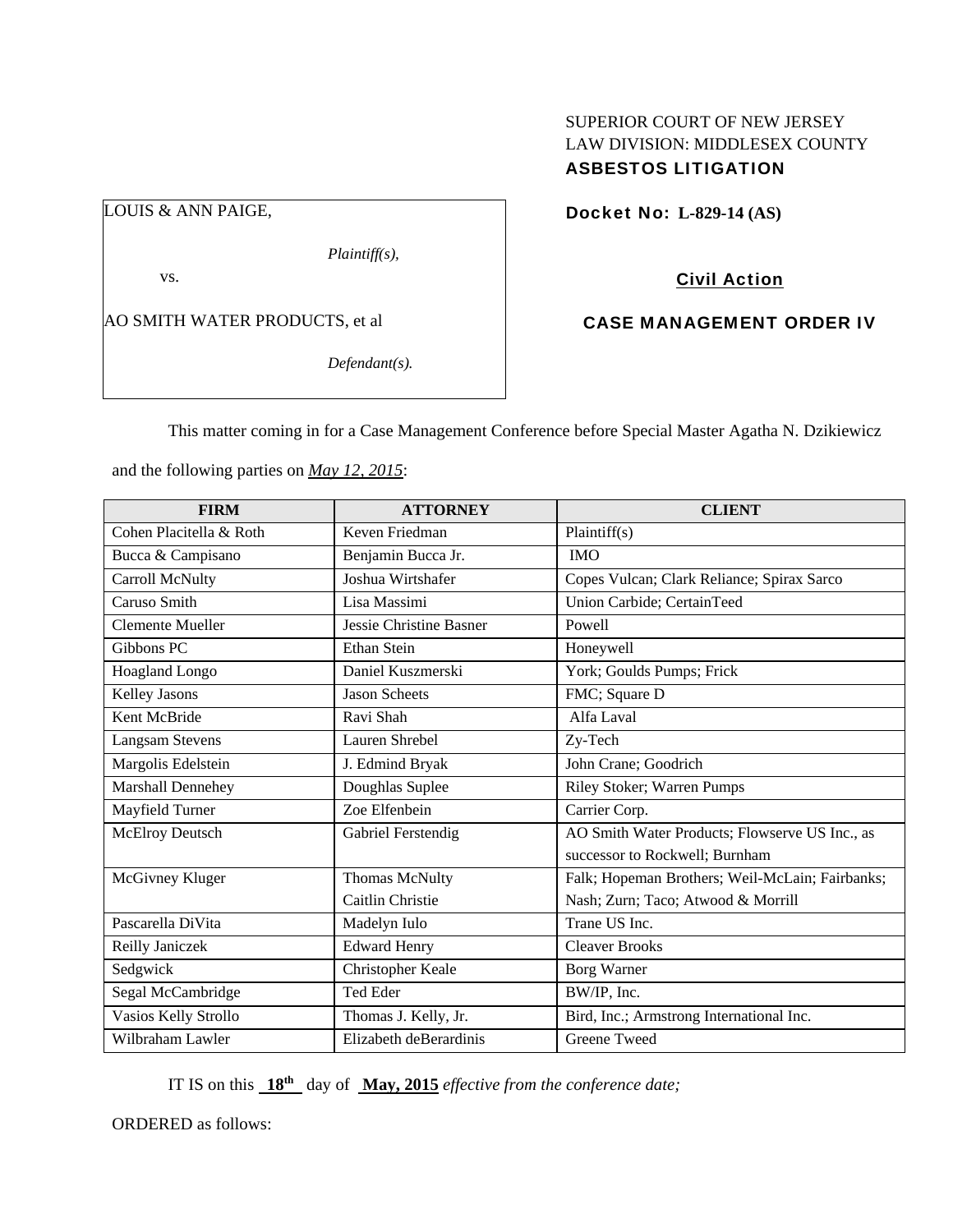Counsel receiving this Order through computerized electronic medium (E-Mail) shall be deemed by the court to have received a copy of the filed original court document. Any document served pursuant to this Order shall be deemed to be served by mail pursuant to *R*.1:5-2.

## **DISCOVERY**

- August 31, 2015 Fact discovery, including depositions, shall be completed by this date. Plaintiff's counsel shall contact the Special Master within one week of this deadline if all fact discovery is not completed.
- September 30, 2015 Depositions of corporate representatives shall be completed by this date.

## **EARLY SETTLEMENT**

October 9, 2015 Settlement demands shall be served on all counsel and the Special Master by this date.

## **SUMMARY JUDGMENT MOTION PRACTICE**

October 23, 2015 Plaintiff's counsel shall advise, in writing, of intent not to oppose motions by this date. November 6, 2015 Summary judgment motions shall be filed no later than this date. December 4, 2015 Last return date for summary judgment motions.

#### **MEDICAL DEFENSE**

- January 15, 2016 Defendants shall identify its medical experts and serve medical expert reports, if any, by this date. **In addition, defendants shall notify plaintiff's counsel (as well as all counsel of record) of a joinder in an expert medical defense by this date.**
- February 15, 2016 Plaintiff shall serve a rebuttal expert medical report, if any, by this date.

#### **LIABILITY EXPERT REPORTS**

- January 15, 2016 Plaintiff shall identify its liability experts and serve liability expert reports or a certified expert statement by this date or waive any opportunity to rely on liability expert testimony.
- February 15, 2016 Defendants shall identify its liability experts and serve liability expert reports, if any, by this date or waive any opportunity to rely on liability expert testimony.

#### **EXPERT DEPOSITIONS**

February 29, 2016 Expert depositions shall be completed by this date. To the extent that plaintiff and defendant generic experts have been deposed before, the parties seeking that deposition in this case must file an application before the Special Master and demonstrate the necessity for that deposition. To the extent possible, documents requested in a deposition notice directed to an expert shall be produced three days

\_\_\_\_\_\_\_\_\_\_\_\_\_\_\_\_\_\_\_\_\_\_\_\_\_\_\_\_\_\_\_\_\_\_\_\_\_\_\_\_\_\_\_\_\_\_\_\_\_\_\_\_\_\_\_\_\_\_\_\_\_\_\_\_\_\_\_\_\_\_\_\_\_\_\_\_\_\_\_\_\_\_\_\_\_\_\_\_\_\_\_\_\_\_\_\_\_\_\_\_\_\_\_\_\_\_\_\_\_\_